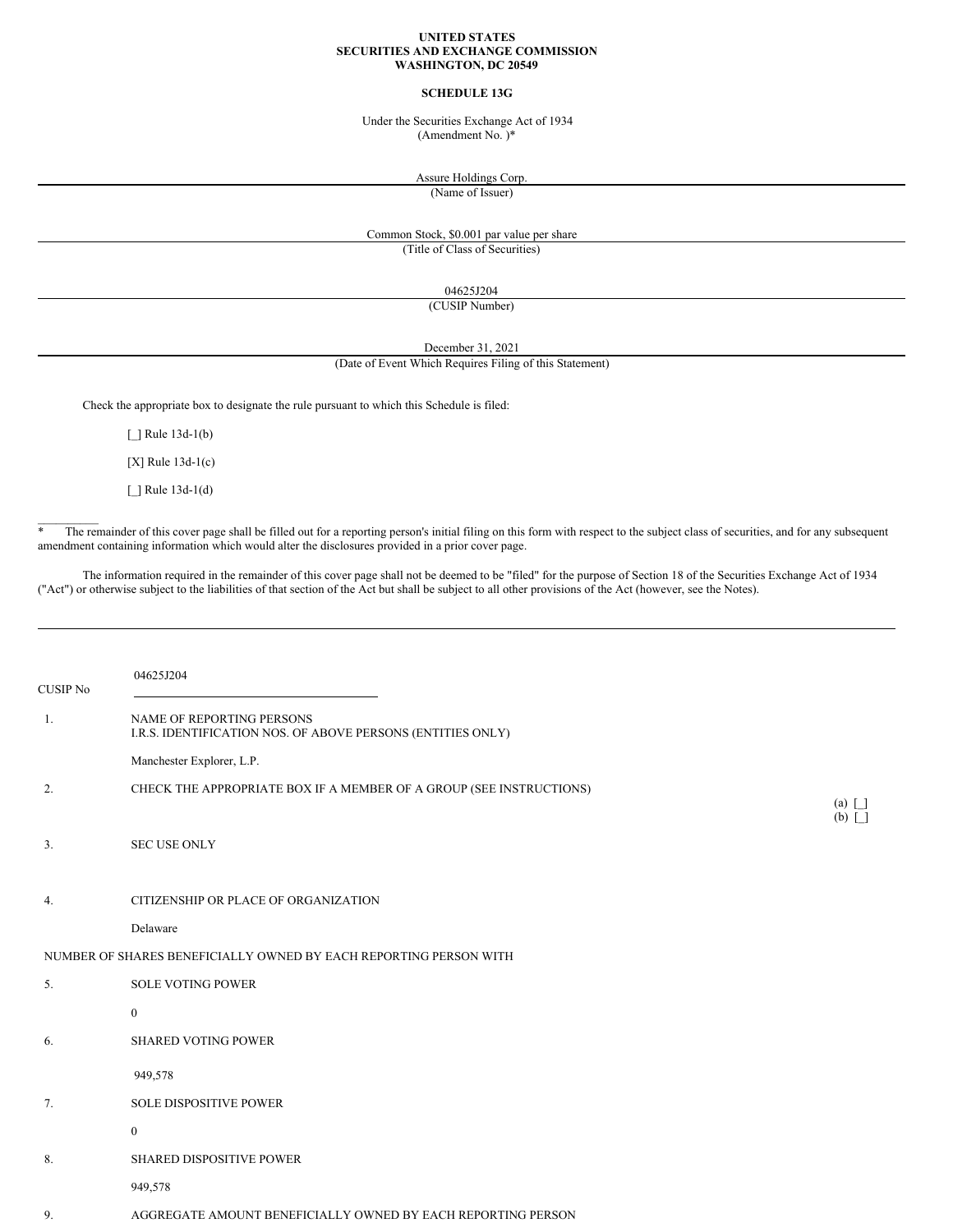949,578

| 10. | CHECK BOX IF THE AGGREGATE AMOUNT IN ROW (9)<br>EXCLUDES CERTAIN SHARES (SEE INSTRUCTIONS) |  |
|-----|--------------------------------------------------------------------------------------------|--|
| 11. | PERCENT OF CLASS REPRESENTED BY AMOUNT IN ROW (9)                                          |  |
|     | $8.0\%$                                                                                    |  |
| 12. | TYPE OF REPORTING PERSON (SEE INSTRUCTIONS)                                                |  |
|     | PN                                                                                         |  |
|     |                                                                                            |  |

| CUSIP No. | 04625J204                                                                                  |                 |
|-----------|--------------------------------------------------------------------------------------------|-----------------|
| 1.        | NAME OF REPORTING PERSONS<br>I.R.S. IDENTIFICATION NOS. OF ABOVE PERSONS (ENTITIES ONLY)   |                 |
|           | Manchester Management Company, LLC                                                         |                 |
| 2.        | CHECK THE APPROPRIATE BOX IF A MEMBER OF A GROUP (SEE INSTRUCTIONS)                        | $(a)$ $\Box$    |
| 3.        | <b>SEC USE ONLY</b>                                                                        | $(b)$ $\Box$    |
| 4.        | CITIZENSHIP OR PLACE OF ORGANIZATION                                                       |                 |
|           | Delaware                                                                                   |                 |
|           | NUMBER OF SHARES BENEFICIALLY OWNED BY EACH REPORTING PERSON WITH                          |                 |
| 5.        | <b>SOLE VOTING POWER</b>                                                                   |                 |
|           | $\mathbf{0}$                                                                               |                 |
| 6.        | <b>SHARED VOTING POWER</b>                                                                 |                 |
|           | 1,105,828                                                                                  |                 |
| 7.        | SOLE DISPOSITIVE POWER                                                                     |                 |
|           | $\mathbf{0}$                                                                               |                 |
| 8.        | <b>SHARED DISPOSITIVE POWER</b>                                                            |                 |
|           | 1,105,828                                                                                  |                 |
| 9.        | AGGREGATE AMOUNT BENEFICIALLY OWNED BY EACH REPORTING PERSON                               |                 |
|           | 1,105,828                                                                                  |                 |
| 10.       | CHECK BOX IF THE AGGREGATE AMOUNT IN ROW (9)<br>EXCLUDES CERTAIN SHARES (SEE INSTRUCTIONS) | $\lceil \rceil$ |
| 11.       | PERCENT OF CLASS REPRESENTED BY AMOUNT IN ROW (9)                                          |                 |
|           | 9.3%                                                                                       |                 |
| 12.       | TYPE OF REPORTING PERSON (SEE INSTRUCTIONS)                                                |                 |
|           | O <sub>O</sub>                                                                             |                 |

04625J204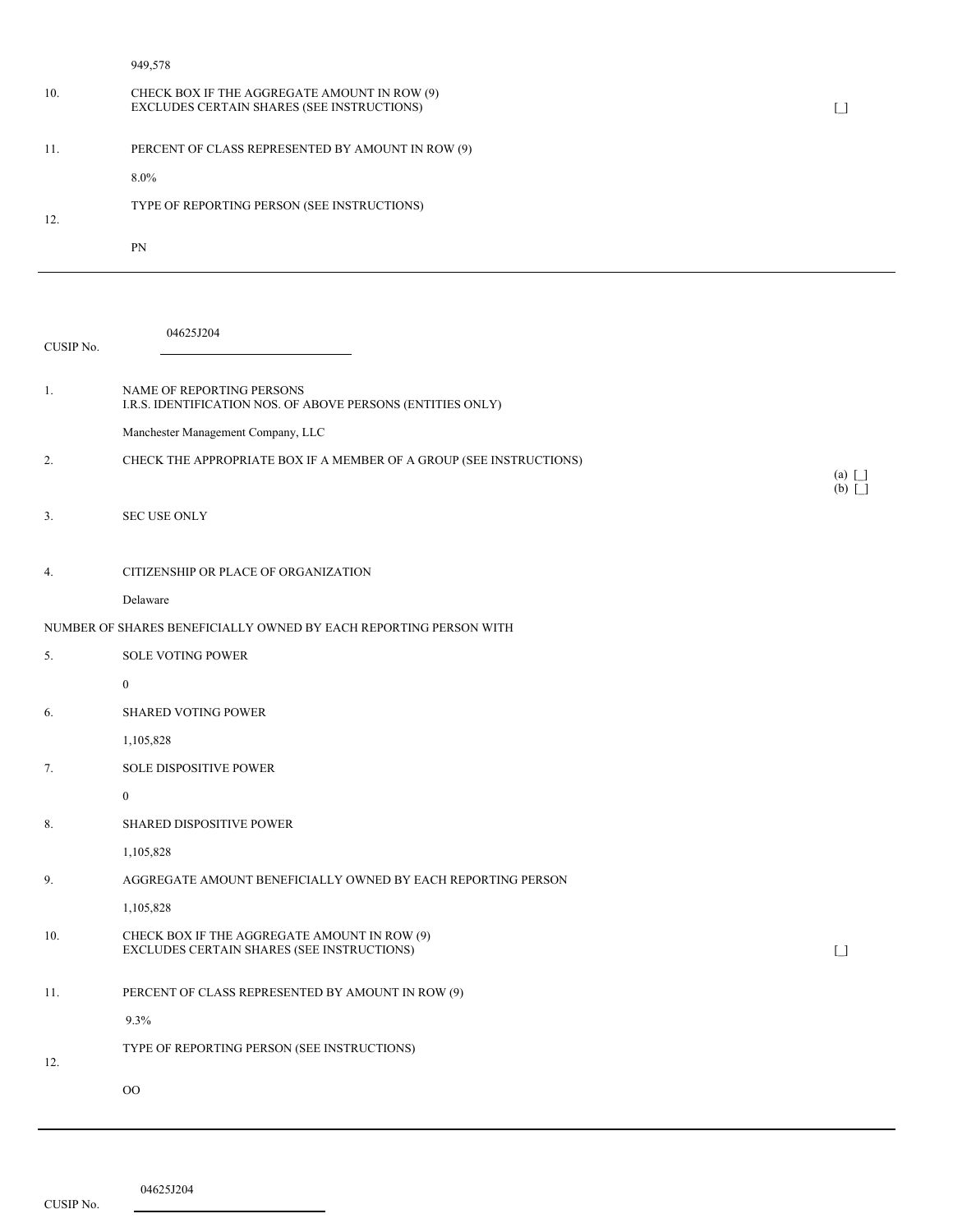| 1.        | NAME OF REPORTING PERSONS<br>I.R.S. IDENTIFICATION NOS. OF ABOVE PERSONS (ENTITIES ONLY)   |                                        |
|-----------|--------------------------------------------------------------------------------------------|----------------------------------------|
|           | Manchester Management PR, LLC                                                              |                                        |
| 2.        | CHECK THE APPROPRIATE BOX IF A MEMBER OF A GROUP (SEE INSTRUCTIONS)                        | $(a)$ $\Box$                           |
|           |                                                                                            | $(b)$ $\Box$                           |
| 3.        | <b>SEC USE ONLY</b>                                                                        |                                        |
|           |                                                                                            |                                        |
| 4.        | CITIZENSHIP OR PLACE OF ORGANIZATION                                                       |                                        |
|           | Puerto Rico                                                                                |                                        |
|           | NUMBER OF SHARES BENEFICIALLY OWNED BY EACH REPORTING PERSON WITH                          |                                        |
| 5.        | <b>SOLE VOTING POWER</b>                                                                   |                                        |
|           | $\bf{0}$                                                                                   |                                        |
| 6.        | SHARED VOTING POWER                                                                        |                                        |
|           | 1,105,828                                                                                  |                                        |
| 7.        | SOLE DISPOSITIVE POWER                                                                     |                                        |
|           | $\boldsymbol{0}$                                                                           |                                        |
| 8.        | SHARED DISPOSITIVE POWER                                                                   |                                        |
|           | 1,105,828                                                                                  |                                        |
| 9.        | AGGREGATE AMOUNT BENEFICIALLY OWNED BY EACH REPORTING PERSON                               |                                        |
|           | 1,105,828                                                                                  |                                        |
| 10.       | CHECK BOX IF THE AGGREGATE AMOUNT IN ROW (9)<br>EXCLUDES CERTAIN SHARES (SEE INSTRUCTIONS) | $\begin{array}{c} \square \end{array}$ |
| 11.       | PERCENT OF CLASS REPRESENTED BY AMOUNT IN ROW (9)                                          |                                        |
|           | $9.3\%$                                                                                    |                                        |
|           | TYPE OF REPORTING PERSON (SEE INSTRUCTIONS)                                                |                                        |
| 12.       | $00\,$                                                                                     |                                        |
|           |                                                                                            |                                        |
|           |                                                                                            |                                        |
| CUSIP No. | 04625J204                                                                                  |                                        |
|           |                                                                                            |                                        |
| 1.        | NAME OF REPORTING PERSONS<br>I.R.S. IDENTIFICATION NOS. OF ABOVE PERSONS (ENTITIES ONLY)   |                                        |
|           | James E. Besser                                                                            |                                        |
| 2.        | CHECK THE APPROPRIATE BOX IF A MEMBER OF A GROUP (SEE INSTRUCTIONS)                        |                                        |
|           |                                                                                            | $(a)$ $\Box$<br>$(b)$ $\Box$           |
| 3.        | <b>SEC USE ONLY</b>                                                                        |                                        |
|           |                                                                                            |                                        |
| 4.        | CITIZENSHIP OR PLACE OF ORGANIZATION                                                       |                                        |
|           | United States of America                                                                   |                                        |
|           | NUMBER OF SHARES BENEFICIALLY OWNED BY EACH REPORTING PERSON WITH                          |                                        |
| 5.        | <b>SOLE VOTING POWER</b>                                                                   |                                        |
|           | 78,125                                                                                     |                                        |
| 6.        | <b>SHARED VOTING POWER</b>                                                                 |                                        |
|           |                                                                                            |                                        |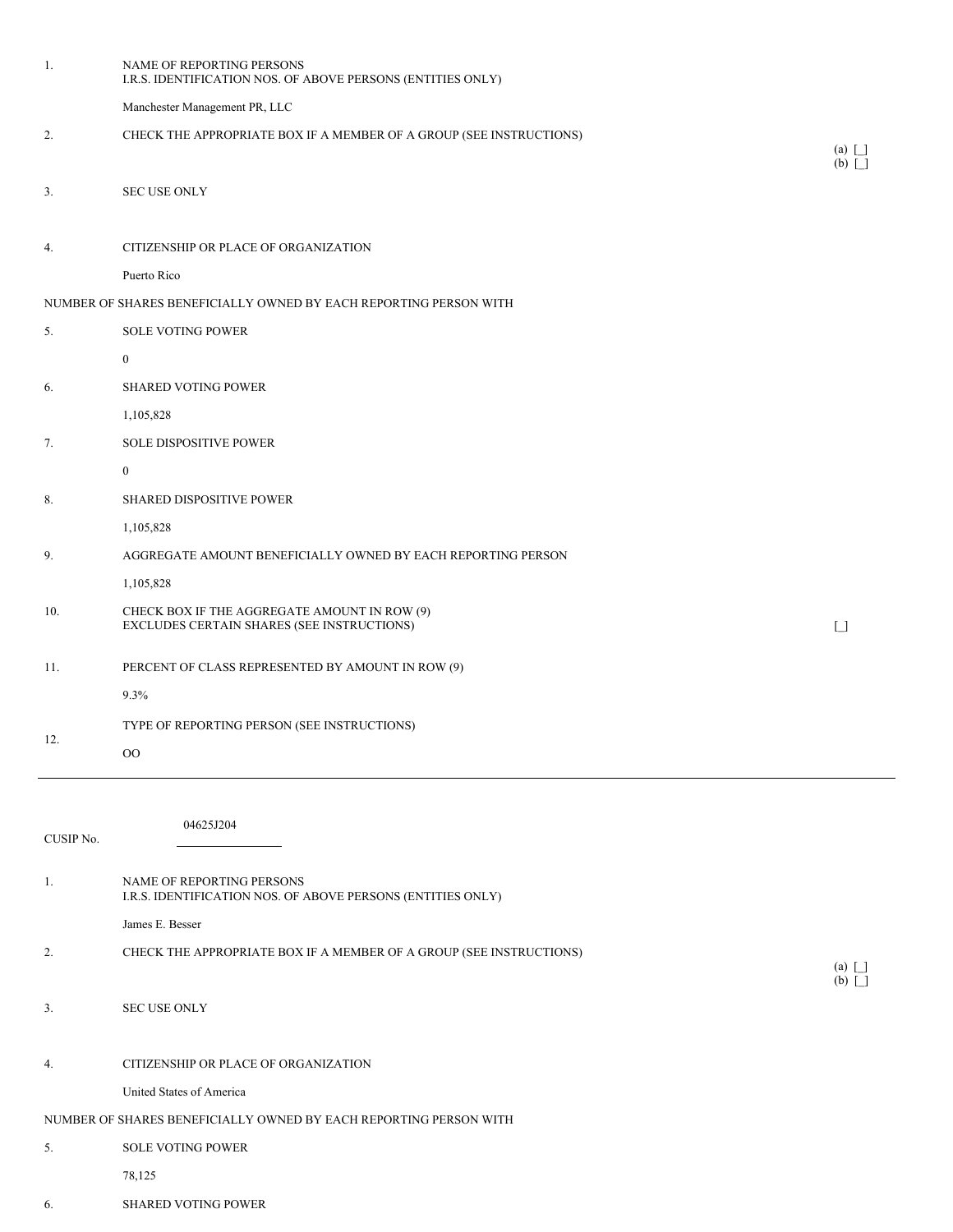|     | 1,105,828                                                                                  |  |
|-----|--------------------------------------------------------------------------------------------|--|
| 7.  | <b>SOLE DISPOSITIVE POWER</b>                                                              |  |
|     | 78,125                                                                                     |  |
| 8.  | SHARED DISPOSITIVE POWER                                                                   |  |
|     | 1,105,828                                                                                  |  |
| 9.  | AGGREGATE AMOUNT BENEFICIALLY OWNED BY EACH REPORTING PERSON                               |  |
|     | 1,183,953                                                                                  |  |
| 10. | CHECK BOX IF THE AGGREGATE AMOUNT IN ROW (9)<br>EXCLUDES CERTAIN SHARES (SEE INSTRUCTIONS) |  |
| 11. | PERCENT OF CLASS REPRESENTED BY AMOUNT IN ROW (9)                                          |  |
|     | $9.9\%$                                                                                    |  |
| 12. | TYPE OF REPORTING PERSON (SEE INSTRUCTIONS)                                                |  |
|     | IN                                                                                         |  |

| CUSIP No. | 04625J204                                                                                  |                                        |
|-----------|--------------------------------------------------------------------------------------------|----------------------------------------|
| 1.        | NAME OF REPORTING PERSONS<br>I.R.S. IDENTIFICATION NOS. OF ABOVE PERSONS (ENTITIES ONLY)   |                                        |
|           | Morgan C. Frank                                                                            |                                        |
| 2.        | CHECK THE APPROPRIATE BOX IF A MEMBER OF A GROUP (SEE INSTRUCTIONS)                        | $(a)$ $\Box$<br>$(b)$ $\Box$           |
| 3.        | SEC USE ONLY                                                                               |                                        |
| 4.        | CITIZENSHIP OR PLACE OF ORGANIZATION                                                       |                                        |
|           | United States of America                                                                   |                                        |
|           | NUMBER OF SHARES BENEFICIALLY OWNED BY EACH REPORTING PERSON WITH                          |                                        |
| 5.        | <b>SOLE VOTING POWER</b>                                                                   |                                        |
|           | 156,250                                                                                    |                                        |
| 6.        | <b>SHARED VOTING POWER</b>                                                                 |                                        |
|           | 949,578                                                                                    |                                        |
| 7.        | <b>SOLE DISPOSITIVE POWER</b>                                                              |                                        |
|           | 156,250                                                                                    |                                        |
| 8.        | <b>SHARED DISPOSITIVE POWER</b>                                                            |                                        |
|           | 949,578                                                                                    |                                        |
| 9.        | AGGREGATE AMOUNT BENEFICIALLY OWNED BY EACH REPORTING PERSON                               |                                        |
|           | 1,105,828                                                                                  |                                        |
| 10.       | CHECK BOX IF THE AGGREGATE AMOUNT IN ROW (9)<br>EXCLUDES CERTAIN SHARES (SEE INSTRUCTIONS) | $\begin{array}{c} \square \end{array}$ |
| 11.       | PERCENT OF CLASS REPRESENTED BY AMOUNT IN ROW (9)                                          |                                        |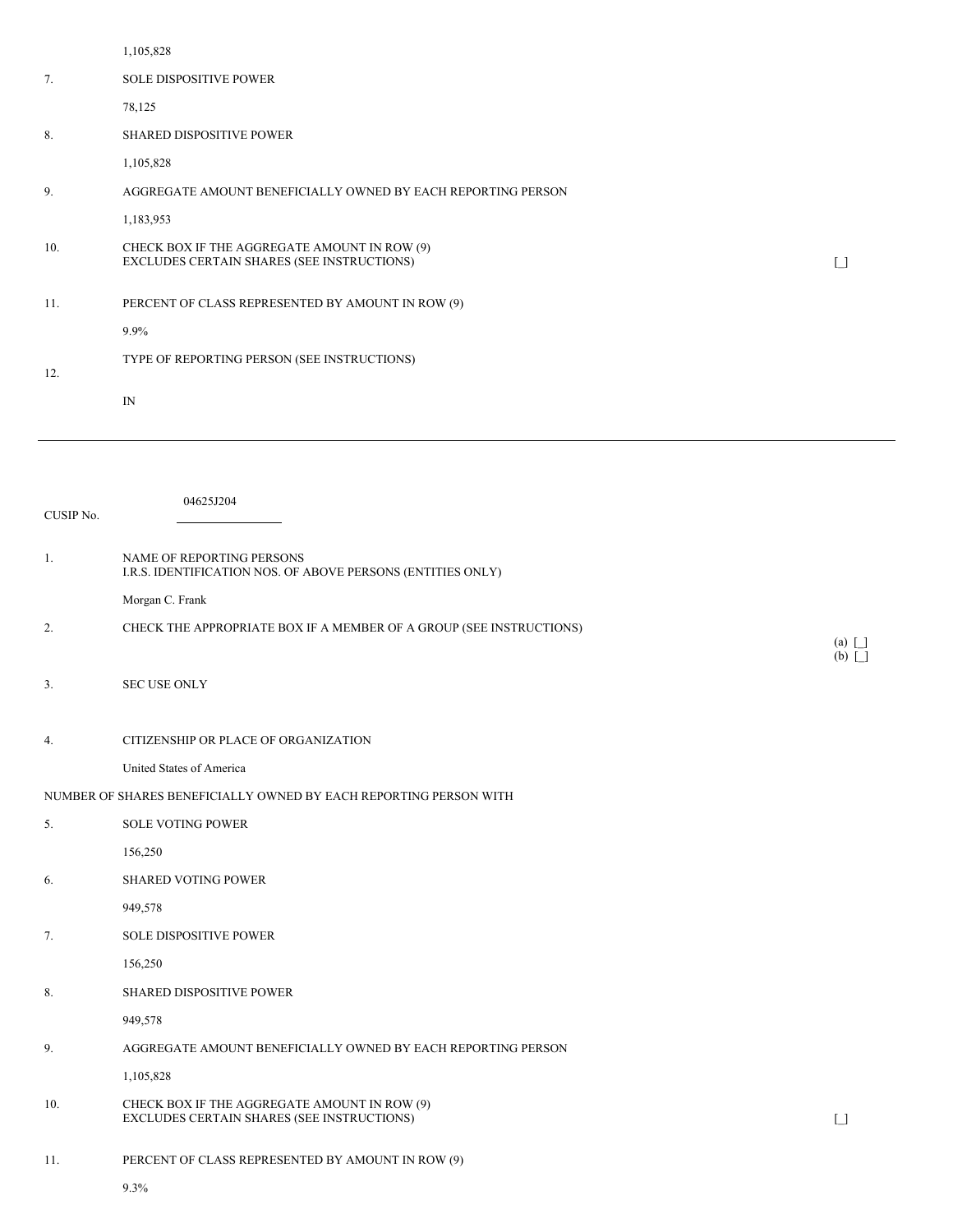IN

| CUSIP No. |         | 04625J204                                                                                                                                                                                                                                                                                                |
|-----------|---------|----------------------------------------------------------------------------------------------------------------------------------------------------------------------------------------------------------------------------------------------------------------------------------------------------------|
| Item 1.   | (a).    | Name of Issuer:                                                                                                                                                                                                                                                                                          |
|           |         | Assure Holdings Corp.                                                                                                                                                                                                                                                                                    |
|           | $(b)$ . | Address of issuer's principal executive offices:                                                                                                                                                                                                                                                         |
|           |         | 4600 South Ulster Street, Suite 1225<br>Denver, Colorado 80237                                                                                                                                                                                                                                           |
| Item 2.   | (a).    | Names of persons filing:                                                                                                                                                                                                                                                                                 |
|           |         | Manchester Explorer, L.P.<br>Manchester Management Company, LLC<br>Manchester Management PR, LLC<br>James E. Besser<br>Morgan C. Frank                                                                                                                                                                   |
|           | $(b)$ . | Address or principal business office or, if none, residence:                                                                                                                                                                                                                                             |
|           |         | Manchester Explorer, L.P.<br>c/o Manchester Management Company, LLC<br>2 Calle Candina, #1701<br>San Juan, Puerto Rico, 00907<br>United States of America                                                                                                                                                |
|           |         | Manchester Management Company, LLC<br>2 Calle Candina, #1701<br>San Juan, Puerto Rico, 00907<br>United States of America                                                                                                                                                                                 |
|           |         | Manchester Management PR, LLC<br>2 Calle Candina, #1701<br>San Juan, Puerto Rico, 00907<br>United States of America                                                                                                                                                                                      |
|           |         | James E. Besser<br>c/o Manchester Management Company, LLC<br>2 Calle Candina, #1701<br>San Juan, Puerto Rico, 00907<br>United States of America                                                                                                                                                          |
|           |         | Morgan C. Frank<br>c/o Manchester Management Company, LLC<br>2 Calle Candina, #1701<br>San Juan, Puerto Rico, 00907<br>United States of America                                                                                                                                                          |
|           | (c).    | Citizenship:                                                                                                                                                                                                                                                                                             |
|           |         | Manchester Explorer, L.P. - Delaware limited partnership<br>Manchester Management Company, LLC - Delaware limited liability company<br>Manchester Management PR, LLC - Puerto Rico limited liability company<br>James E. Besser - United States of America<br>Morgan C. Frank - United States of America |
|           | $(d)$ . | Title of class of securities:                                                                                                                                                                                                                                                                            |
|           |         | Common Stock, \$0.001 par value per share                                                                                                                                                                                                                                                                |
|           | (e).    | <b>CUSIP No.:</b>                                                                                                                                                                                                                                                                                        |
|           |         | 04625J204                                                                                                                                                                                                                                                                                                |
|           |         |                                                                                                                                                                                                                                                                                                          |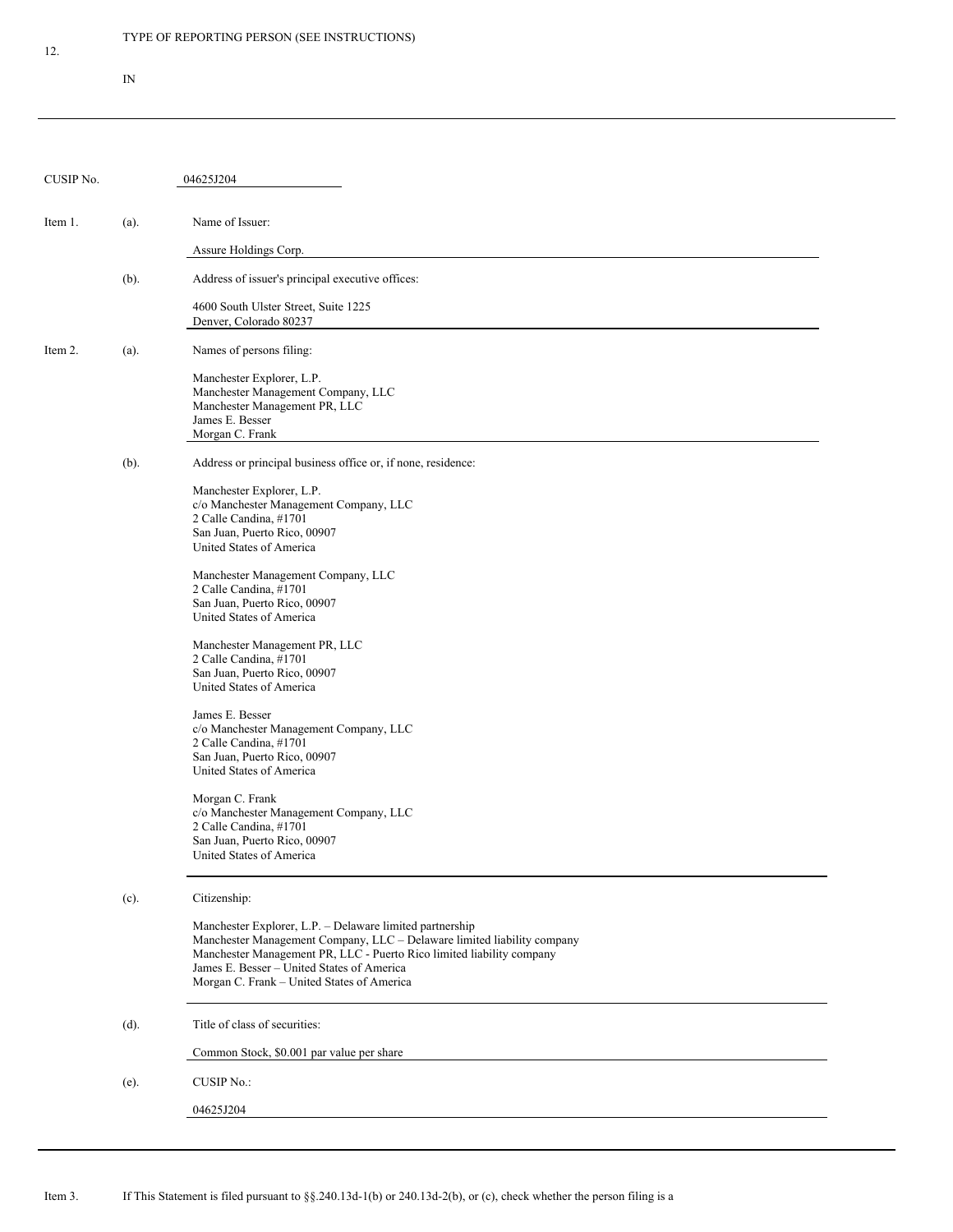| (a) |                   | Broker or dealer registered under section 15 of the Act (15 U.S.C. 780).                                                                                                      |
|-----|-------------------|-------------------------------------------------------------------------------------------------------------------------------------------------------------------------------|
| (b) |                   | Bank as defined in section $3(a)(6)$ of the Act (15 U.S.C. 78c).                                                                                                              |
| (c) |                   | Insurance company as defined in section $3(a)(19)$ of the Act (15 U.S.C. 78c).                                                                                                |
| (d) | $\lceil$ $\rceil$ | Investment company registered under section 8 of the Investment Company Act of 1940 (15 U.S.C. 80a-8).                                                                        |
| (e) |                   | An investment adviser in accordance with $\S 240.13d-1(b)(1)(ii)(E)$ ;                                                                                                        |
| (f) |                   | An employee benefit plan or endowment fund in accordance with $\S 240.13d-1(b)(1)(ii)(F)$ ;                                                                                   |
| (g) | $\lceil$          | A parent holding company or control person in accordance with $\S 240.13d-1(b)(1)(ii)(G);$                                                                                    |
| (h) | $\lceil$ $\rceil$ | A savings association as defined in Section 3(b) of the Federal Deposit Insurance Act (12 U.S.C.1813);                                                                        |
| (i) |                   | A church plan that is excluded from the definition of an investment company under section $3(c)(14)$ of the Investment Company Act of<br>1940 (15 U.S.C. 80a-3);              |
| (i) | $\lceil$ $\rceil$ | A non-U.S. institution in accordance with $\S 240.13d-1(b)(1)(ii)(J)$ ;                                                                                                       |
| (k) |                   | Group, in accordance with §240.13d-1(b)(1)(ii)(K). If filing as a non-U.S. institution in accordance with §240.13d-1(b)(1)(ii)(J), please<br>specify the type of institution: |

# Item 4. Ownership.

Provide the following information regarding the aggregate number and percentage of the class of securities of the issuer identified in Item 1.

(a) Amount beneficially owned:

Manchester Explorer, L.P. – 949,578 Manchester Management Company, LLC – 1,105,828 Manchester Management PR, LLC – 1,105,828 James E. Besser – 1,183,953 Morgan C. Frank – 1,105,828

(b) Percent of class:

Manchester Explorer, L.P. – 8.0% Manchester Management Company, LLC – 9.3% Manchester Management PR, LLC – 9.3% James E. Besser – 9.9% Morgan C. Frank – 9.3%

- (c) Number of shares as to which the person has:
	- (i) Sole power to vote or to direct the vote

Manchester Explorer, L.P. - 0 Manchester Management Company, LLC – 0 Manchester Management PR, LLC - 0 James E. Besser – 78,125

Morgan C. Frank – 156,250

(ii) Shared power to vote or to direct the vote

Manchester Explorer, L.P. – 949,578 Manchester Management Company, LLC – 1,105,828 Manchester Management PR, LLC – 1,105,828 James E. Besser – 1,105,828 Morgan C. Frank – 949,578

(iii) Sole power to dispose or to direct the disposition of

Manchester Explorer, L.P. – 0 Manchester Management Company, LLC – 0 Manchester Management PR, LLC - 0 James E. Besser – 78,125 Morgan C. Frank – 156,250

(iv) Shared power to dispose or to direct the disposition of

Manchester Explorer, L.P. – 949,578 Manchester Management Company, LLC – 1,105,828 Manchester Management PR, LLC – 1,105,828 James E. Besser – 1,105,828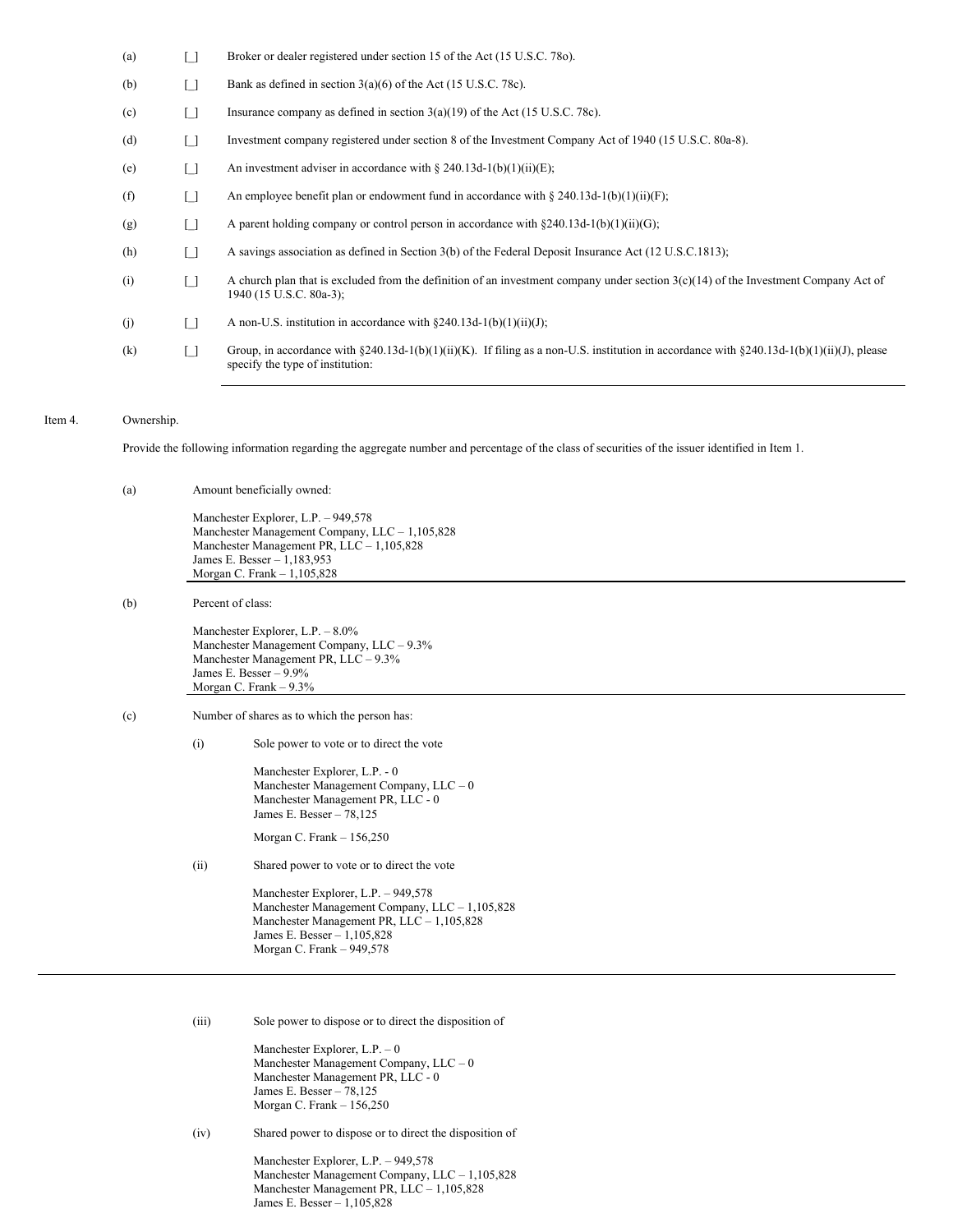| Item 5. |  | Ownership of Five Percent or Less of a Class. |  |  |
|---------|--|-----------------------------------------------|--|--|
|---------|--|-----------------------------------------------|--|--|

N/A

Item 9.

Item 10.

If this statement is being filed to report the fact that as of the date hereof the reporting person has ceased to be the beneficial owner of more than five percent of the class of securities, check the following [\_].

| Item 6.  | Ownership of More Than Five Percent on Behalf of Another Person.                                                                                                                                                                                                                                                                                                                                                                                                                                                                                                  |
|----------|-------------------------------------------------------------------------------------------------------------------------------------------------------------------------------------------------------------------------------------------------------------------------------------------------------------------------------------------------------------------------------------------------------------------------------------------------------------------------------------------------------------------------------------------------------------------|
|          | If any other person is known to have the right to receive or the power to direct the receipt of dividends from, or the proceeds from the sale of, such securities, a<br>statement to that effect should be included in response to this item and, if such interest relates to more than 5 percent of the class, such person should be<br>identified. A listing of the shareholders of an investment company registered under the Investment Company Act of 1940 or the beneficiaries of employee<br>benefit plan, pension fund or endowment fund is not required. |
|          | N/A                                                                                                                                                                                                                                                                                                                                                                                                                                                                                                                                                               |
| Item 7.  | Identification and Classification of the Subsidiary Which Acquired the Security Being Reported on by the Parent Holding Company or Control Person.                                                                                                                                                                                                                                                                                                                                                                                                                |
|          | If a parent holding company or control person has filed this schedule, pursuant to Rule 13d-1(b)(1)(ii)(G), so indicate under Item $3(g)$ and attach an exhibit<br>stating the identity and the Item 3 classification of the relevant subsidiary. If a parent holding company or control person has filed this schedule pursuant to<br>Rule $13d-1(c)$ or Rule $13d-1(d)$ , attach an exhibit stating the identification of the relevant subsidiary.                                                                                                              |
|          | N/A                                                                                                                                                                                                                                                                                                                                                                                                                                                                                                                                                               |
| Item 8.  | Identification and Classification of Members of the Group.                                                                                                                                                                                                                                                                                                                                                                                                                                                                                                        |
|          | If a group has filed this schedule pursuant to $\S 240.13d-1(b)(1)(ii)(J)$ , so indicate under Item 3(j) and attach an exhibit stating the identity and Item 3<br>classification of each member of the group. If a group has filed this schedule pursuant to Rule 13d-1(c) or Rule 13d-1(d), attach an exhibit stating the identity<br>of each member of the group.                                                                                                                                                                                               |
|          | N/A                                                                                                                                                                                                                                                                                                                                                                                                                                                                                                                                                               |
| Item 9.  | Notice of Dissolution of Group.                                                                                                                                                                                                                                                                                                                                                                                                                                                                                                                                   |
|          | Notice of dissolution of a group may be furnished as an exhibit stating the date of the dissolution and that all further filings with respect to transactions in the<br>security reported on will be filed, if required, by members of the group, in their individual capacity. See Item 5.                                                                                                                                                                                                                                                                       |
|          | N/A                                                                                                                                                                                                                                                                                                                                                                                                                                                                                                                                                               |
| Item 10. | Certification.                                                                                                                                                                                                                                                                                                                                                                                                                                                                                                                                                    |

By signing below I certify that, to the best of my knowledge and belief, the securities referred to above were not acquired and are not held for the purpose of or with the effect of changing or influencing the control of the issuer of the securities and were not acquired and are not held in connection with or as a participant in any transaction having that purpose or effect, other than activities solely in connection with a nomination under § 240.14a-11.

#### SIGNATURE

After reasonable inquiry and to the best of my knowledge and belief, I certify that the information set forth in this statement is true, complete and correct.

February 10, 2022 (Date)

MANCHESTER EXPLORER, L.P.\*

/s/ James E. Besser

(Signature)

James E. Besser, Managing Member of the General Partner

(Name/Title)

MANCHESTER MANAGEMENT COMPANY, LLC\*

/s/ James E. Besser

(Signature)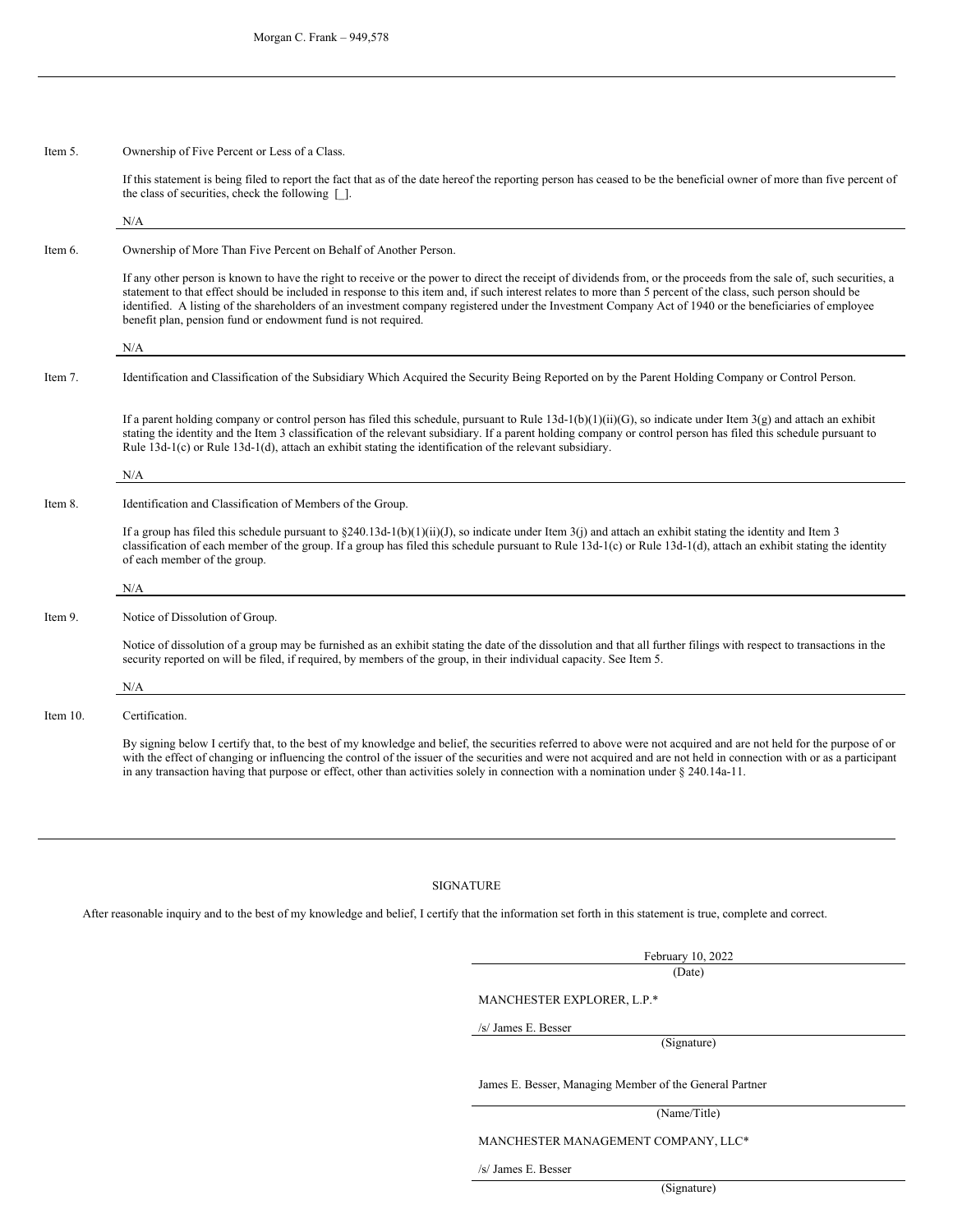James E. Besser, Managing Member

(Name/Title)

### MANCHESTER MANAGEMENT PR, LLC\*

| /s/ James E. Besser              |
|----------------------------------|
| (Signature)                      |
| James E. Besser, Managing Member |
| (Name/Title)                     |
| <b>JAMES E. BESSER</b>           |
| /s/ James E. Besser              |
| (Signature)                      |
| MORGAN C. FRANK                  |
| /s/ Morgan C. Frank              |
| (Signature)                      |

\* The Reporting Person disclaims beneficial ownership in the common stock reported herein except to the extent of his pecuniary interest therein.

The original statement shall be signed by each person on whose behalf the statement is filed or his authorized representative. If the statement is signed on behalf of a person by his authorized representative other than an executive officer or general partner of the filing person, evidence of the representative's authority to sign on behalf of such person shall be filed with the statement, provided, however, that a power of attorney for this purpose which is already on file with the Commission may be incorporated by reference. The name and any title of each person who signs the statement shall be typed or printed beneath his signature.

Note. Schedules filed in paper format shall include a signed original and five copies of the schedule, including all exhibits. See s.240.13d-7 for other parties for whom copies are to be sent.

Attention. Intentional misstatements or omissions of fact constitute Federal criminal violations (see 18 U.S.C. 1001).

### AGREEMENT

The undersigned agree that this Schedule 13G dated February 10, 2022 relating to theCommon Stock, \$0.001 par value per share, of Assure Holdings Corp. shall be filed on behalf of the undersigned.

> February 10, 2022 (Date)

MANCHESTER EXPLORER, L.P.

/s/ James E. Besser

(Signature)

James E. Besser, Managing Member of the General Partner (Name/Title)

MANCHESTER MANAGEMENT COMPANY, LLC

/s/ James E. Besser

(Signature)

James E. Besser, Managing Member

(Name/Title)

MANCHESTER MANAGEMENT PR, LLC

/s/ James E. Besser

(Signature)

James E. Besser, Managing Member

(Name/Title)